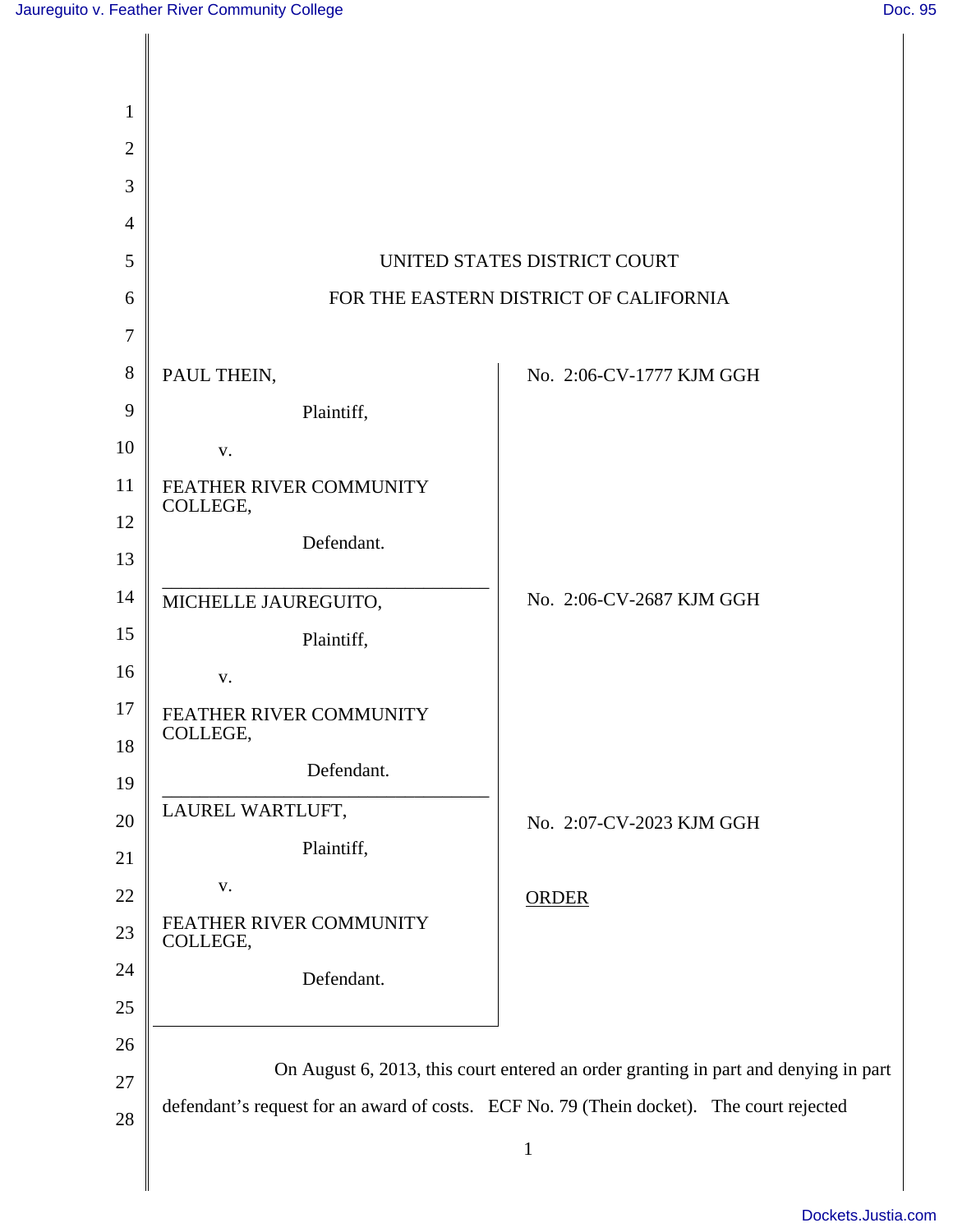1 2 3 4 defendants' request to recover costs for depositions taken in connection with proceedings before the State Personnel Board (SPB), among other things, despite the connection between the SPB proceedings and these actions. *Id*. at 3-4. The court directed defendant to submit amended bills of costs. Plaintiffs have objected to portions of these amended statements.

5 6 7 8 9 10 11 12 Rule 54(d) of the Federal Rule of Civil Procedure provides that "[u]nless a federal statute, these rules, or a court order provides otherwise, costs—other than attorney's fees—should be allowed to the prevailing party." FED. R. CIV. P.  $54(d)(1)$ . "Rule  $54(d)$  creates a presumption for awarding costs to prevailing parties; the losing party must show why costs should not be awarded." *Save Our Valley v. Sound Transit*, 335 F.3d 932, 944–45 (9th Cir. 2003). "A district court need not give affirmative reasons for awarding costs; instead, it need only find that the reasons for denying costs are not sufficiently persuasive to overcome the presumption in favor of an award." *Id*. at 945.

13 14 15 16 17 18 19 20 Title 28 U.S.C. section 1920 enumerates the expenses a federal court may tax as costs under Rule 54(d). *Crawford Fitting Co. v. J.T. Gibbons, Inc*., 482 U.S. 437, 441–45 (1987). Although a district court has broad discretion to allow or disallow a prevailing party to recoup the ordinary costs of litigation, the court may not rely on that discretion to tax costs beyond those authorized by § 1920. *Id*.; *see also Frederick v. City of Portland*, 162 F.R.D. 139, 142 (D. Or. 1995). Nevertheless, courts are free to construe the meaning and scope of the items enumerated as taxable costs in section 1920. *Alflex Corp. v. Underwriters Lab., Inc*., 914 F.2d 175, 177 (9th Cir. 1990) (per curiam).

21 22 23 24 25 26 27 28 In each amended bill, defendant has provided a copy of a "Case Statement" from a reporting service seeking fees for various transcripts in addition to the fees for the depositions themselves, memorialized in different bills. *See* ECF No. 80 at 24-25 (Thein docket); ECF No. 93 at 27-28 (Jaureguito docket); ECF No. 67 at 25-26 (Wartluft docket). Defendant seeks onethird of these costs, or \$497.90, from each plaintiff. *Id*. Plaintiffs object, noting that defendant has not identified the purpose of these fees and that many relate to depositions related to SPB proceedings. As plaintiffs point out, defendant has presented individual invoices for the /////